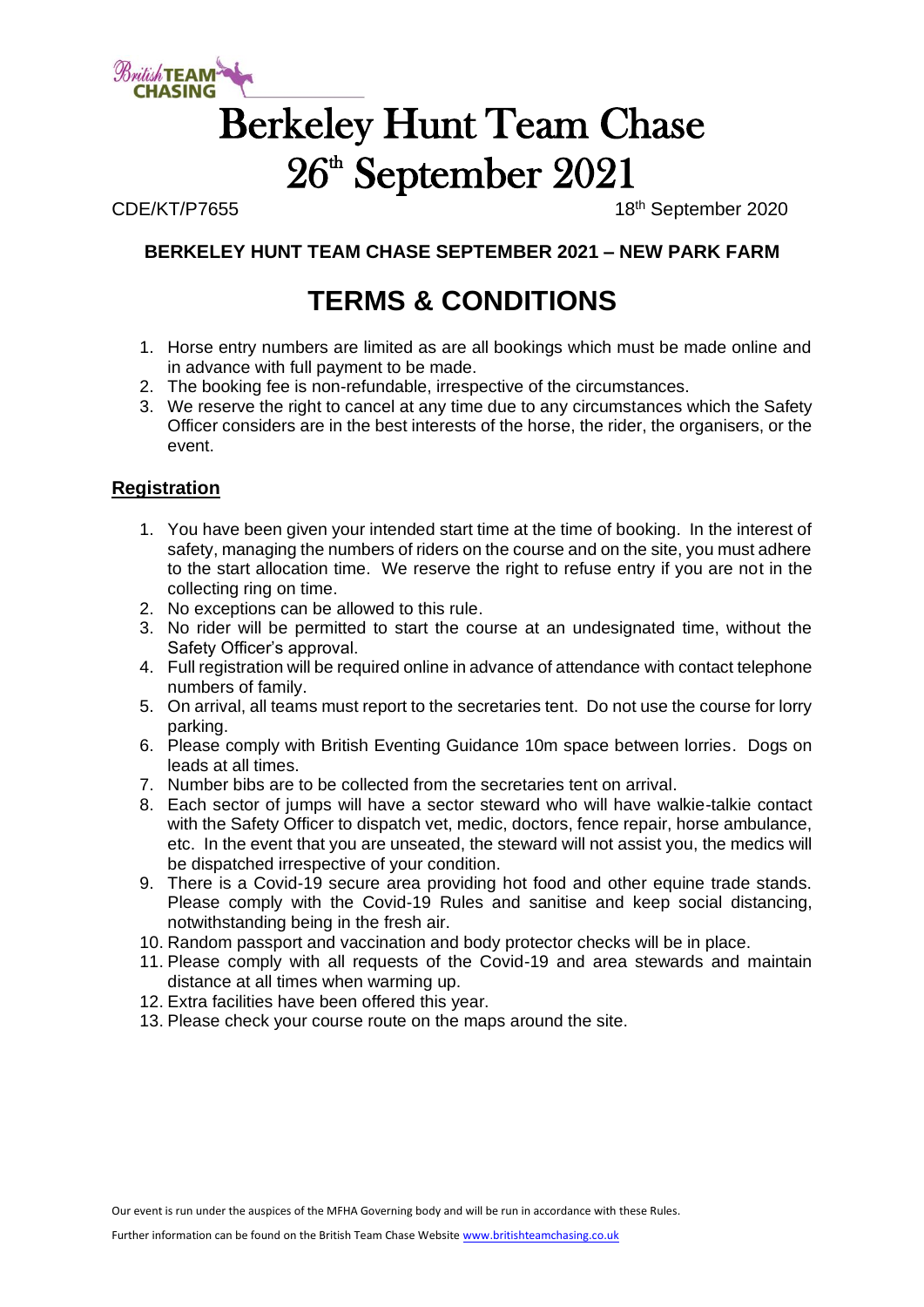

## Berkeley Hunt Team Chase  $26<sup>th</sup>$  September 2021

#### **Rider & Horse**

- 1. Riders must have appropriate and current liability insurance cover through Countryside Alliance or similar.
- 2. All riders must wear a hard hat or hat tag from BTC, BE, BRC or Pony Club to the current approved standard BSEN1384 correctly fastened when mounted. These (and protectors) will not be checked and each rider is deemed to have checked them.
- 3. All riders will wear a Level 3 body protector.
- 4. Riders must follow the appropriate course and obey all steward's instructions for your own safety.
- 5. All riders must have full control of their horse at all times and be appropriately skilled to ride and handle horses in the appropriate jumping category.
- 6. Dogs are not permitted on the course and should not be left unattended in vehicles.
- 7. All horses are to have been inoculated as per the current BHA advice i.e. to include annual booster within the last 12 months. Certificates may be requested by our on site vets.
- 8. 1m plus mitigation should be adhered to.
- 9. By entering this event, I agree to be bound by these reasonable Terms & Conditions and will comply with them.

#### **Waste Management**

1. Please take all your waste home, there are no facilities provided this year.

#### **Toilets & Welfare**

- 1. Handwashing or sanitiser available both outside before entering and inside please follow all instructions.
- 2. Use your own vehicles where facilities are available.
- 3. Hand sanitiser stations are provided.
- 4. The Safety Officer & Management Committee reserve the right to ask persons to remove themselves from the site if Covid-19 restrictions are constantly breached in the interests of safety of all participants.